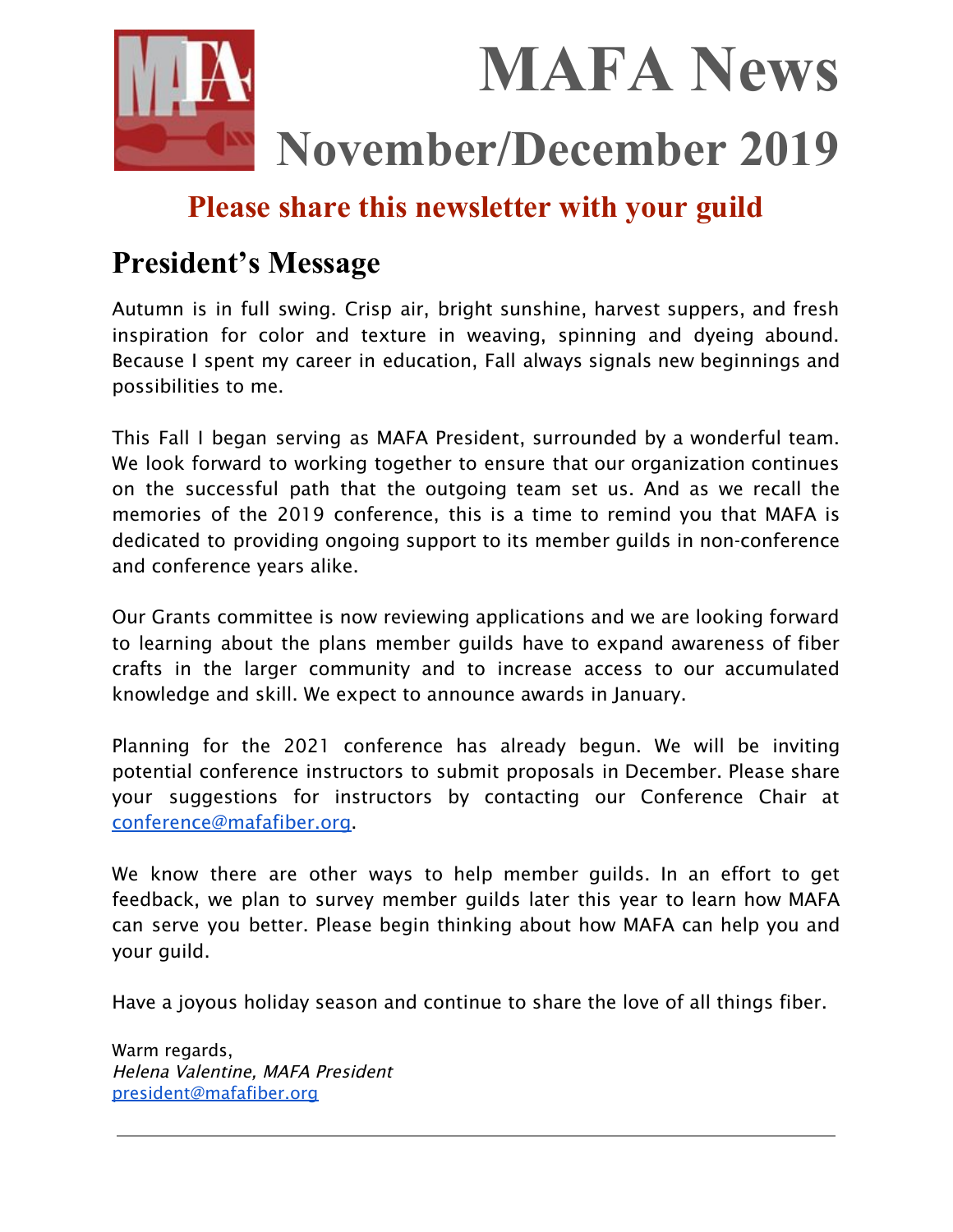# **Contents in This Issue**

- Important Dates
- Reps Assembly Minutes
- Bringing Diversity to MAFA
- Grants Committee News
- New Social Media Coordinator
- Conference Committee Volunteers Needed
- Upcoming Guild Events
- Textile Events in our Region

### **Important Dates**

● November 1, 2019 - MAFA Grant application deadline

### **Reps Assembly Minutes**

Minutes of the October 1, 2019 Reps Assembly, held by teleconference, are on the MAFA website, under the Reps Corner tab. [Download](https://mafafiber.org/wp-content/uploads/Reps-Meetings/MAFA-Representatives-Assembly-October-1-2019.pdf) the minutes.

### **Bringing Diversity to MAFA**

One of our goals within the next two years as MAFA leaders is to encourage and promote more diversity within MAFA. By diversity we mean to include people of different races, cultures, ages and genders. We feel that this inclusiveness will also help to sustain interest in the fiber arts in general.

In the coming months, we will be reaching out to the different guilds and to the guild representatives to see what they are doing to encourage diversity. We welcome all ideas and input.

I will start by sharing what worked for us at the Philadelphia Guild of Handweavers (PGHW) (with a nod to MAFA and PGHW member Judy Donovan).The end results were a pleasant surprise.

We received the 2018 MAFA grant which gave us funding for the purchase of 6 rigid heddle looms in order to teach basic weaving to the public in the Philadelphia area. We felt strongly that rigid heddle looms were an enticing way to introduce people to try these unintimidating, less expensive, easy-to-manage looms and draw them into weaving.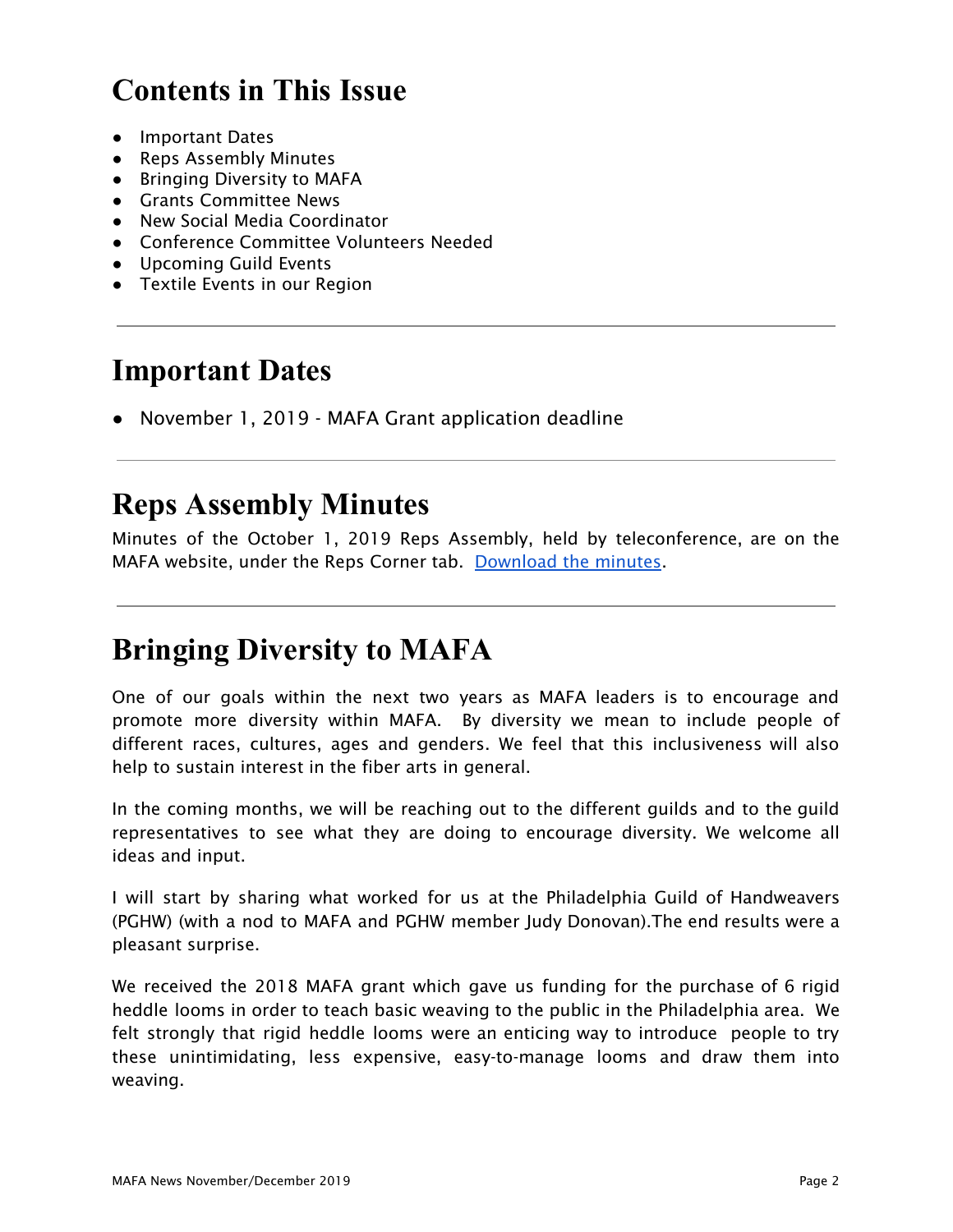PGHW has a very active outreach program and members taught at these events which included street festivals, historic events, community gatherings and schools. We also taught free classes at our guild.

The results were unexpectedly surprising and successful. The grant really created excitement in the Guild. Members volunteered to warp the looms for our workshops because it was a chance to learn a new skill. A mentally challenged member became our "warp mistress" and expertly kept our workshop looms dressed and now is a prolific rigid heddle weaver and enthusiastic participant in Guild activities. Another member who is physically challenged bought a loom because she found that it made weaving possible for her, and she joined the "teaching team" for our grant. Others donated yarns for our workshops. Due to popular demand, we even scheduled a class for our members to learn rigid heddle weaving.

Our initial goals were to promote weaving education, recruit new members and expand community partnerships. By the grant's end we had taught 82 new students in 11 workshops, gained 9 new members, got 5 invitations from community groups to teach weaving this year and our Guild added a Rigid Heddle Special Interest Group that meets twice a month now because of member interest. Surveys from our workshops were 100% positive and interest in our Guild has expanded considerably. We continue with rigid heddle at Outreach events and new members join on a regular basis. These new members include young people, people of different races, cultures and gender orientations.

<https://mafafiber.org/grants/guild-grants/grant-awards/> is the link to the published report.

What is your group doing to expand the universe of fiber enthusiasts in your area? Tell us about it!

Sara Robbins [firstvp@mafafiber.org](mailto:firstvp@mafafiber.org)

# **Grants Committee News**

### Want to be more involved with MAFA?

The Grants Committee is looking for new members and even its next Chair. Volunteers from throughout the MAFA region are appointed for two-year terms. Work is done by phone and email. Conference attendance not required. Details? Questions? Contact [grants@mafafiber.org](mailto:grants@mafafiber.org).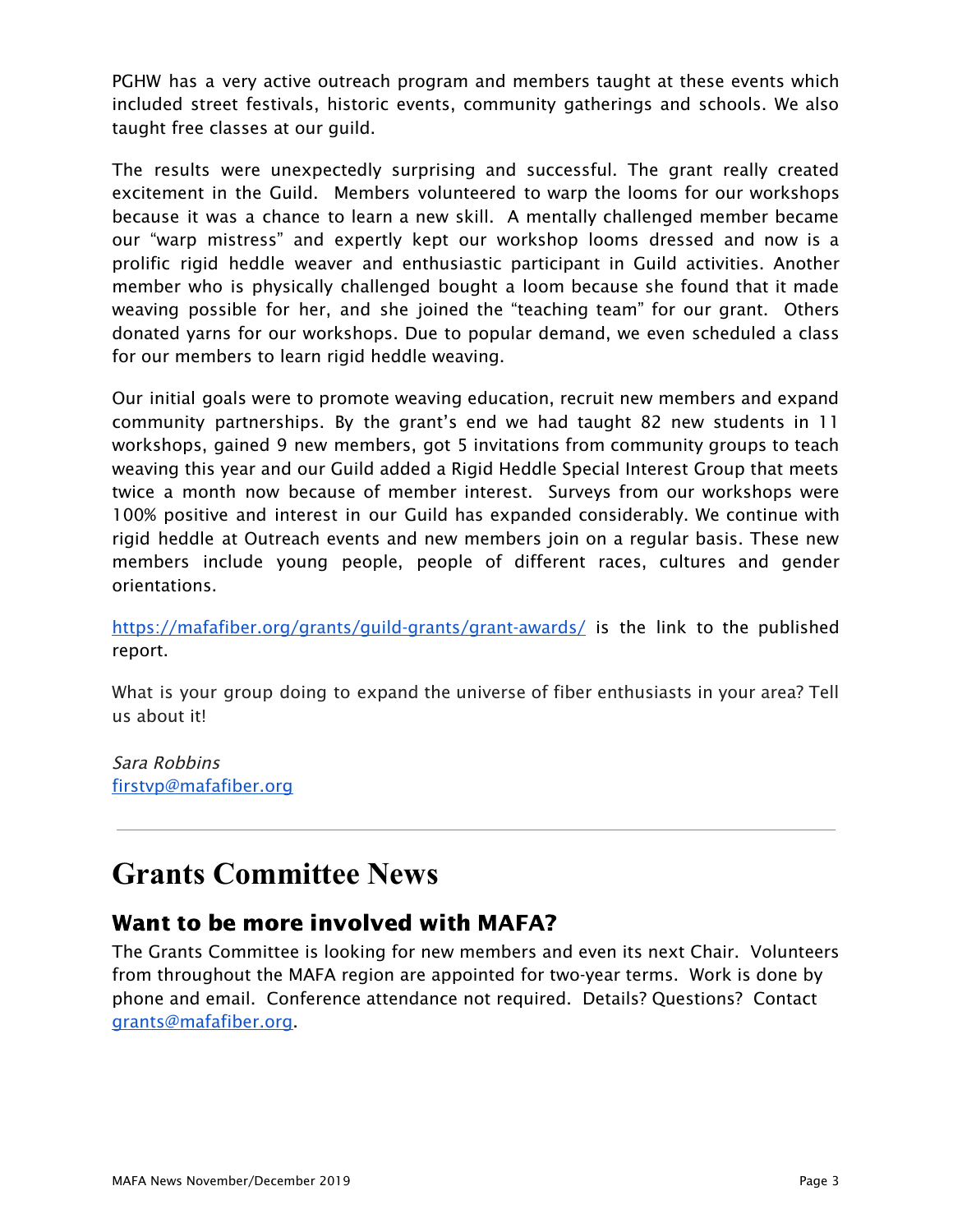### MAFA Grant applications are due by November 1 for the following year.

#### Where to start?

- Read the detailed quidelines and reporting requirements on the MAFA [Grants](https://mafafiber.org/grants/guild-grants/)
- [page.](https://mafafiber.org/grants/guild-grants/)
- Read [reports](https://mafafiber.org/grants/guild-grants/grant-awards/) of successful grant projects. The reports include advice for future applicants planning similar projects.
- Download the latest versions of the grants [brochure](https://mafafiber.org/wp-content/uploads/Grants/Grants-Brochure_0619.pdf) and [application](https://mafafiber.org/wp-content/uploads/2019/08/Forms/MAFA-GRANT-APPLICATION-Preview.pdf) preview. The online application form is available from Sept. 1st through Nov. 1st.

Questions? Contact [grants@mafafiber.org.](mailto:grants@mafafiber.org)

### **New Social Media Coordinator**

I would like to introduce Jenny Sethman, who has volunteered to be the new MAFA Social Media Coordinator.

Jenny is a member of the Handweavers Guild of Connecticut, where she serves as the Social Media Chair and the MAFA affiliated Loyalhannon Spinners, located in Pennsylvania. Jenny is a multi-faceted fiber artists who spins, weaves, knits, felts, dyes and does Kumihimo braiding. She brings to MAFA her skills social media skills which include Ravelry, Weavolution, Facebook, and Instagram.

Jenny can be reached at [socialmedia@mafafiber.org](mailto:socialmedia@mafafiber.org) Welcome Jenny!

Sara Robbins [firstvp@mafafiber.org](mailto:firstvp@mafafiber.org)

# **Conference 2021 - Planning Committee - Help**

## **Needed!**

The planning committee for the MAFA 2021conference is already at work! We would love to hear from guilds and members with suggestions for instructors to invite to submit proposals and ideas for keynote speakers and the conference theme. Please send suggestions by November 15, 2019 to [conference@mafafiber.org](mailto:conference@mafafiber.org).

We are also looking to fill a few key coordinator positions. We will encourage those coordinators to form subcommittees or line up assistants and helpers - we're not expecting a few people to do all the planning!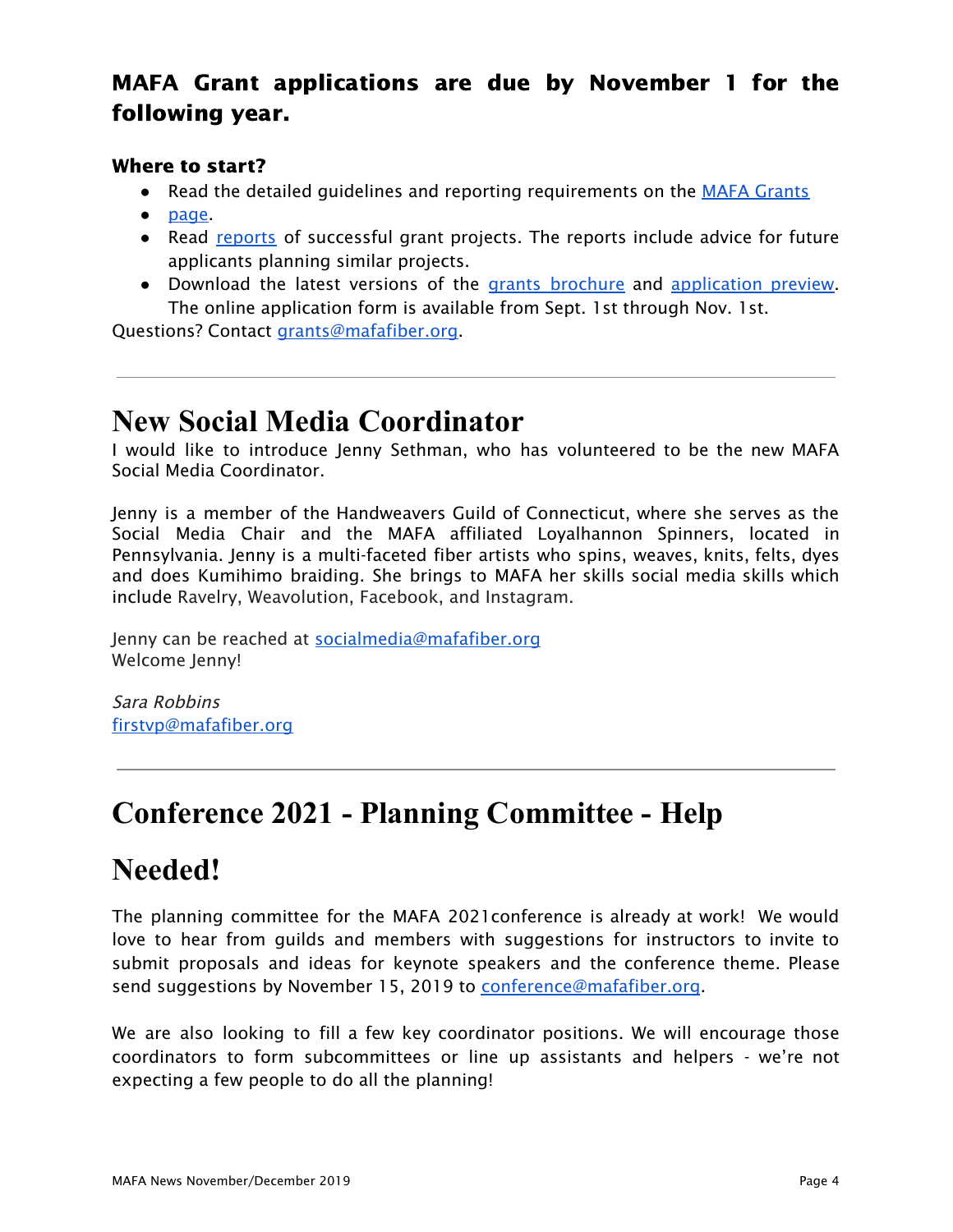Facilities Coordinator - assist with selection of classrooms, coordinate instructor requirements with Millersville, work with signage coordinator for building and class signs. This person should be very organized, and be happy to work with spreadsheets.

**Events Coordinator** - coordinate among the various events throughout the conference to avoid schedule and location conflicts. Events include the keynote, MarketPlace events, networking, poster sessions, etc.. This person should be detail oriented and be a good communicator.

**Printing/Signage Coordinator** - oversee printing of totes, badge holders, water bottles, directories, outdoor and indoor signs.

Website Assistant - If you have WordPress 5+ skills and would like to help keep the conference info updated on the MAFA website, this position is for you.

**Assistant Coordinators** - We also have a number of assistant positions to help the coordinators for Volunteers, Exhibits, Vendors, and Events.

To find out more about the positions, or to get involved in planning the conference, email Margaret Briggs at [conference@mafafiber.org](mailto:conference@mafafiber.org).

# **Upcoming Guild Events**

Let us help you publicize your guild exhibits, workshops, events and sales! Visit the Guild Events listing on the website here: [mafafiber.org/events/](https://mafafiber.org/events/). Submit information on events, workshops, programs and sales for the website and newsletter by submitting the online form here: [mafafiber.org/guilds-page/guild-event-update/](https://mafafiber.org/guilds-page/guild-event-update/). You may also email newsletter items to **firstyp@mafafiber.org** before the 21st of even months for inclusion in the next MAFA News.

#### Jockey Hollow Weavers Guild 26th Annual Show & Sale

November 9, 2019, 10 a.m. - 5 p.m. and November 10, 10 a.m. - 5 p.m. Mendham, New Jersey. Textiles for the home, art to wear, fashion accessories and holiday gifts will be for sale, all handmade by the members of Jockey Hollow Weavers. Demonstrations and an exhibition of fiber arts will also be on view. Find details at [www.jockeyhollowweavers.org/sale.html.](http://www.jockeyhollowweavers.org/sale.html)

Philadelphia Guild of Handweavers Annual Holiday Sale. November 14-17, 2019. All items are handmade by PGHW members. Do your holiday shopping early for linens, clothing, accessories, baskets and more. Give a unique and beautiful gift! For details go to [https://www.pghw.org.](https://www.pghw.org/)

Knitting Latvian Fingerless Mitts & Cowichan Pullovers with Beth Brown-Reinsel. December 7 & 8, 2019, Washington Spinners & Weavers Guild.

Latvian Fingerless Mitts – knit one of a pair of fingerless mitts to learn the following techniques which can be applied to mitten cuffs, sock tops or sleeves: a scalloped cuff, the herringbone braid and many subtle and beautiful variations of the half braid. Cowichan Pullovers – this class will cover stranding and weaving with colors (on the right side), reading a chart, putting stripes in ribbing (without color distortion) an unusual traditional shoulder join, creating a shawl collar shaped with short rows, and knitting sleeves from the top down while shaping the cap. \$125 each.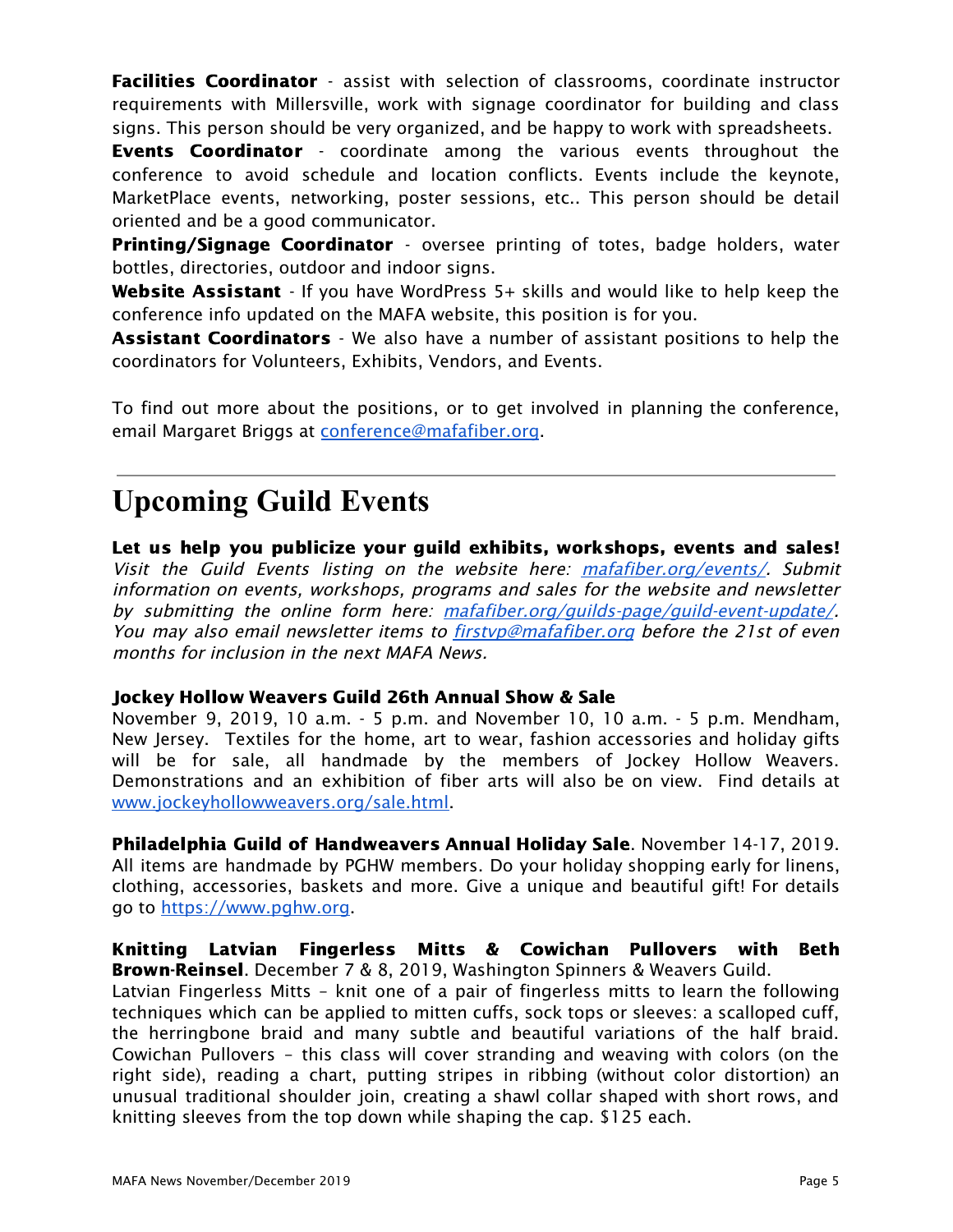#### Exercises and Inspiration for the Color-Challenged by Daryl Lancaster.

December 7, 2019, Shore Fiber Arts Guild.

Build color confidence no matter what your favorite fiber technique. We start with the basics of color and discuss inspiration from color forecasts, and online color tools. They can help stretch the imagination of anyone who is color challenged. Through a series of fun exercises, photos, and Color-aid papers we will group colors together, play with thrums and palettes, and create easy color references. And for handweavers, information on what to do when introducing a weft! Lots of inspiration and opportunity to just play. Workshop fee: \$45. Includes lunch. <http://shorefiberarts.org/>

Deb Silver: Split Shed Tied Beiderwand Workshop. March 29, 2020, New York Guild of Handweavers. This workshop will teach the basics of split-shed weaving using a variation of the tied beiderwand pattern. Workshop fee: Members: \$85 Non-members: \$95 [https://www.nyhandweavers.org](https://www.nyhandweavers.org/)

### **Textile News in Our Region**

### Exhibits, Events & Online Fiber Arts

#### Esther and the Dream of One Loving Human Family

Through March 2024, AMERICAN VISIONARY ART MUSEUM (AVAM), Baltimore, Maryland. Testimonial embroideries created by Holocaust survivor, Esther Nisenthal Krinitz. More info at [www.avam.org/](http://www.avam.org/).

#### Domestic Matters: The Uncommon Apron

August 31 - November 3, 2019, PETERS VALLEY SCHOOL OF CRAFT, Layton, New Jersey. More info at [petersvalley.org/html/gallery-exhibitions.cfm](http://petersvalley.org/html/gallery-exhibitions.cfm).

#### Hitching Their Dreams to Untamed Stars: Joyce J Scott & Elizabeth Talford Scott Through November 30, 2019, BALTIMORE MUSEUM OF ART, Baltimore, MD [www.artbma.org/exhibitions/hitching-their-dreams-to-untamed-stars](http://www.artbma.org/exhibitions/hitching-their-dreams-to-untamed-stars)

#### Oaxaca Textiles and Folk Art Study Tour: Oaxaca Cultural [Navigator](https://fiberartnow.net/events/oaxaca-textiles-and-folk-art-study-tour-oaxaca-cultural-navigator/)

January 31, 2020 through February 8, 2020, Oaxaca Centro Historico, Durham NC, [fiberartnow.net/events/oaxaca-textiles-and-folk-art-study-tour-oaxaca-cultural-navigator/](https://fiberartnow.net/events/oaxaca-textiles-and-folk-art-study-tour-oaxaca-cultural-navigator/)

#### Frank Lloyd Wright Textiles: The Taliesin Line 1955-60

Through April 5, 2020, METROPOLITAN MUSEUM OF ART, New York, NY [www.metmuseum.org/exhibitions/listings/2019/frank-lloyd-wright-textiles](https://www.metmuseum.org/exhibitions/listings/2019/frank-lloyd-wright-textiles)

#### Off the Wall: American Art to Wear

November 10, 2019 Through May 17, 2020, PHILADELPHIA MUSEUM OF ART, Philadelphia, PA, [press.philamuseum.org/off-the-wall-american-art-to-wear/](https://press.philamuseum.org/off-the-wall-american-art-to-wear/)

The **Hudson Valley Fiber Arts Network** is a listing directory, marketing & news resource to promote and celebrate the diversity & creativity of the fiber arts community